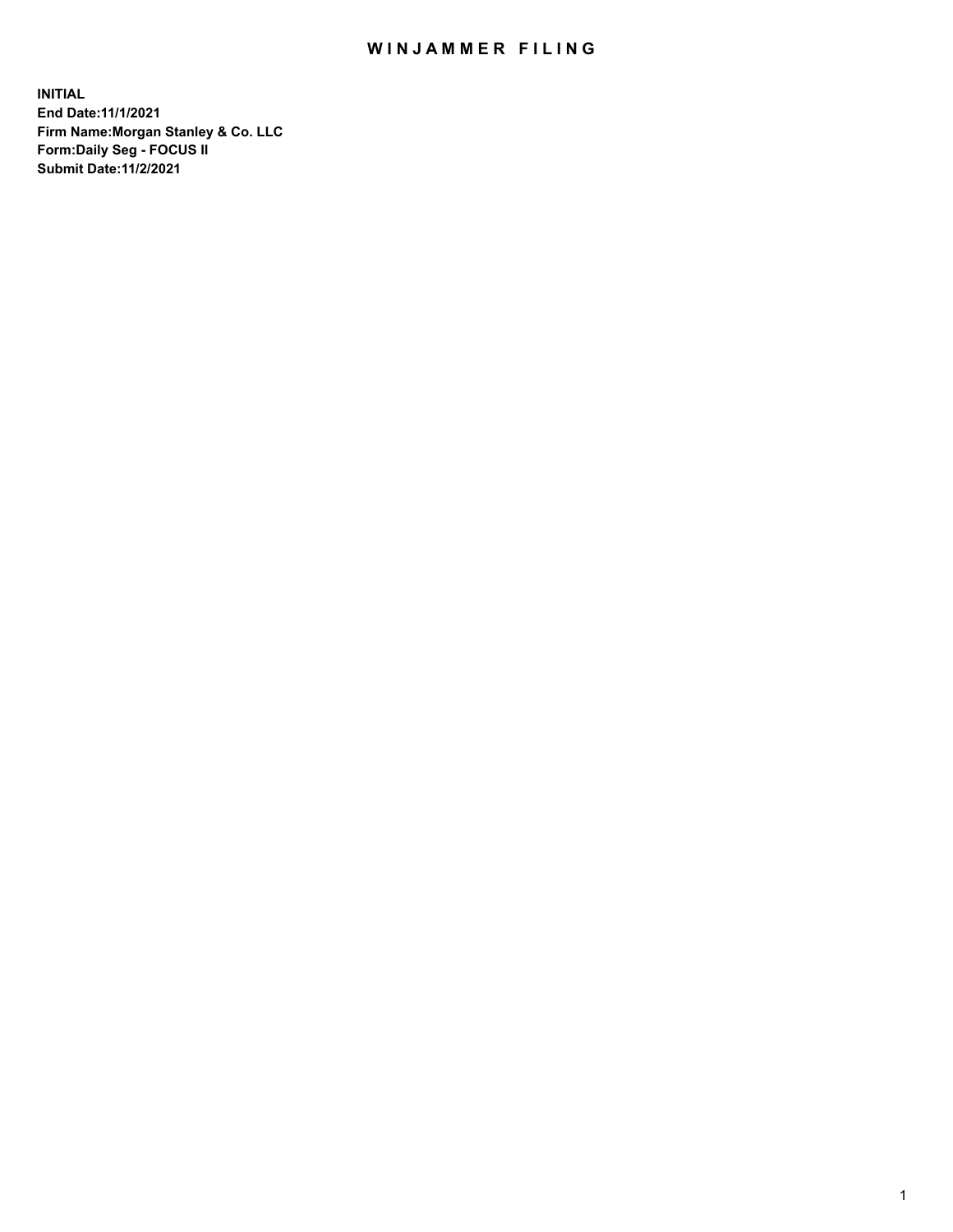**INITIAL End Date:11/1/2021 Firm Name:Morgan Stanley & Co. LLC Form:Daily Seg - FOCUS II Submit Date:11/2/2021 Daily Segregation - Cover Page**

| Name of Company                                                                                                                                                                                                                                                                                                                | <b>Morgan Stanley &amp; Co. LLC</b>                    |
|--------------------------------------------------------------------------------------------------------------------------------------------------------------------------------------------------------------------------------------------------------------------------------------------------------------------------------|--------------------------------------------------------|
| <b>Contact Name</b>                                                                                                                                                                                                                                                                                                            | <b>Ikram Shah</b>                                      |
| <b>Contact Phone Number</b>                                                                                                                                                                                                                                                                                                    | 212-276-0963                                           |
| <b>Contact Email Address</b>                                                                                                                                                                                                                                                                                                   | Ikram.shah@morganstanley.com                           |
| FCM's Customer Segregated Funds Residual Interest Target (choose one):<br>a. Minimum dollar amount: ; or<br>b. Minimum percentage of customer segregated funds required:% ; or<br>c. Dollar amount range between: and; or<br>d. Percentage range of customer segregated funds required between:% and%.                         | 235,000,000<br><u>0</u><br>0 Q<br>0 Q                  |
| FCM's Customer Secured Amount Funds Residual Interest Target (choose one):<br>a. Minimum dollar amount: ; or<br>b. Minimum percentage of customer secured funds required:% ; or<br>c. Dollar amount range between: and; or<br>d. Percentage range of customer secured funds required between: % and %.                         | 140,000,000<br><u>0</u><br><u>00</u><br>0 <sub>0</sub> |
| FCM's Cleared Swaps Customer Collateral Residual Interest Target (choose one):<br>a. Minimum dollar amount: ; or<br>b. Minimum percentage of cleared swaps customer collateral required:% ; or<br>c. Dollar amount range between: and; or<br>d. Percentage range of cleared swaps customer collateral required between:% and%. | 92,000,000<br><u>0</u><br>0 Q<br>00                    |

Attach supporting documents CH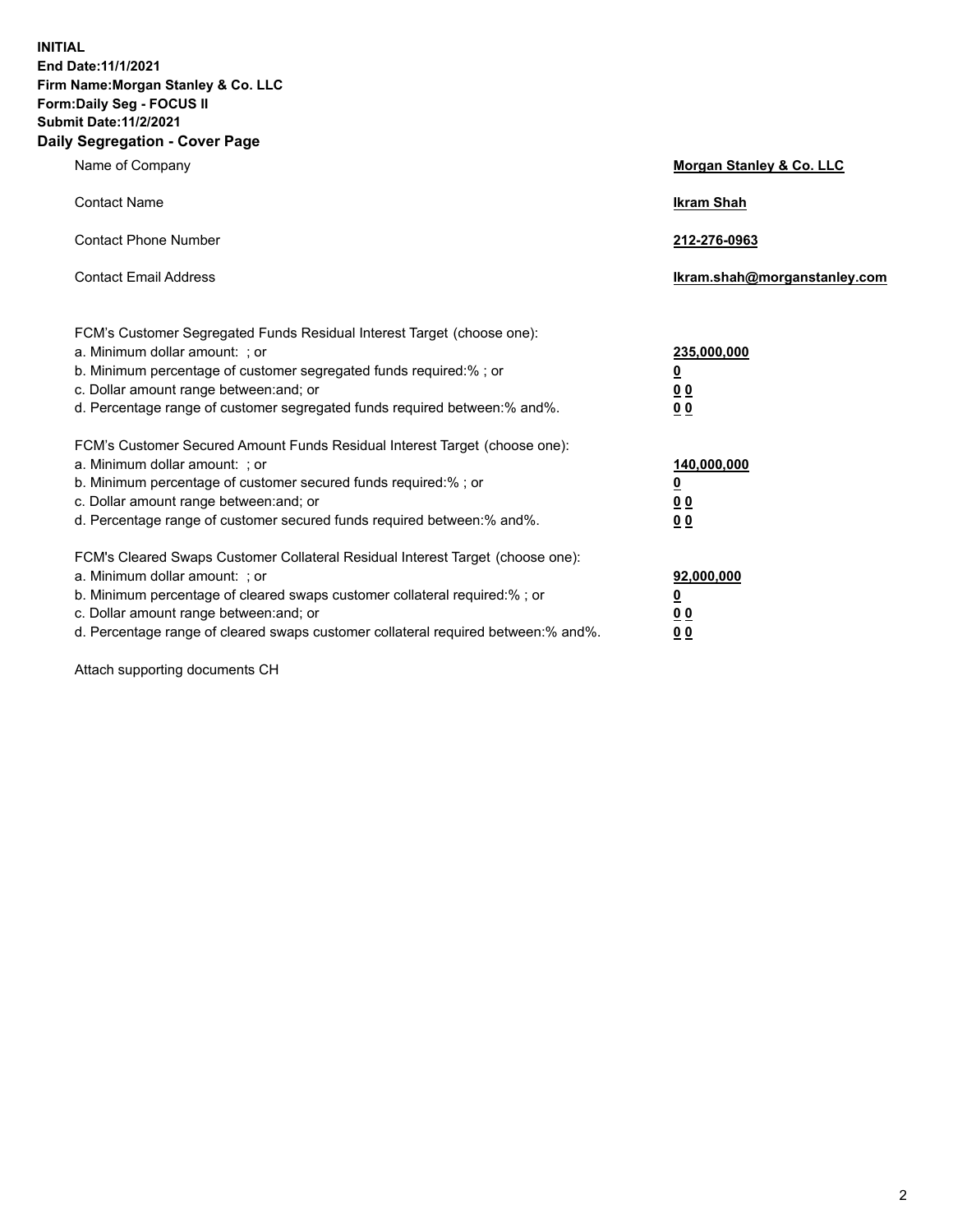## **INITIAL End Date:11/1/2021 Firm Name:Morgan Stanley & Co. LLC Form:Daily Seg - FOCUS II Submit Date:11/2/2021**

**Daily Segregation - Secured Amounts** Foreign Futures and Foreign Options Secured Amounts Amount required to be set aside pursuant to law, rule or regulation of a foreign government or a rule of a self-regulatory organization authorized thereunder 1. Net ledger balance - Foreign Futures and Foreign Option Trading - All Customers A. Cash **5,677,398,836** [7315] B. Securities (at market) **1,810,408,548** [7317] 2. Net unrealized profit (loss) in open futures contracts traded on a foreign board of trade **258,329,102** [7325] 3. Exchange traded options a. Market value of open option contracts purchased on a foreign board of trade **37,716,280** [7335] b. Market value of open contracts granted (sold) on a foreign board of trade **-23,209,759** [7337] 4. Net equity (deficit) (add lines 1. 2. and 3.) **7,760,643,007** [7345] 5. Account liquidating to a deficit and account with a debit balances - gross amount **50,283,740** [7351] Less: amount offset by customer owned securities **-46,072,351** [7352] **4,211,389** [7354] 6. Amount required to be set aside as the secured amount - Net Liquidating Equity Method (add lines 4 and 5) 7. Greater of amount required to be set aside pursuant to foreign jurisdiction (above) or line 6. FUNDS DEPOSITED IN SEPARATE REGULATION 30.7 ACCOUNTS 1. Cash in banks A. Banks located in the United States **355,974,938** [7500] B. Other banks qualified under Regulation 30.7 **431,514,186** [7520] **787,489,124**

2. Securities

- A. In safekeeping with banks located in the United States **434,665,234** [7540]
- B. In safekeeping with other banks qualified under Regulation 30.7 **68,676,191** [7560] **503,341,425**
- 3. Equities with registered futures commission merchants
	-
	- B. Securities **0** [7590]
	- C. Unrealized gain (loss) on open futures contracts **1,104,111** [7600]
	- D. Value of long option contracts **0** [7610]
	- E. Value of short option contracts **0** [7615] **8,038,219** [7620]
- 4. Amounts held by clearing organizations of foreign boards of trade
	- A. Cash **0** [7640]
	- B. Securities **0** [7650]
	- C. Amount due to (from) clearing organization daily variation **0** [7660]
	- D. Value of long option contracts **0** [7670]
	- E. Value of short option contracts **0** [7675] **0** [7680]
- 5. Amounts held by members of foreign boards of trade
	-
	-
	- C. Unrealized gain (loss) on open futures contracts **257,224,991** [7720]
	- D. Value of long option contracts **37,716,280** [7730]
	-
- 6. Amounts with other depositories designated by a foreign board of trade **0** [7760]
- 7. Segregated funds on hand **0** [7765]
- 8. Total funds in separate section 30.7 accounts **7,978,990,917** [7770]
- 9. Excess (deficiency) Set Aside for Secured Amount (subtract line 7 Secured Statement Page 1 from Line 8)
- 10. Management Target Amount for Excess funds in separate section 30.7 accounts **140,000,000** [7780]
- 11. Excess (deficiency) funds in separate 30.7 accounts over (under) Management Target **74,136,521** [7785]

**0** [7305]

**7,764,854,396** [7355]

## **7,764,854,396** [7360]

[7530]

[7570]

A. Cash **6,934,108** [7580]

 A. Cash **5,101,323,514** [7700] B. Securities **1,307,067,123** [7710] E. Value of short option contracts **-23,209,759** [7735] **6,680,122,149** [7740] **214,136,521** [7380]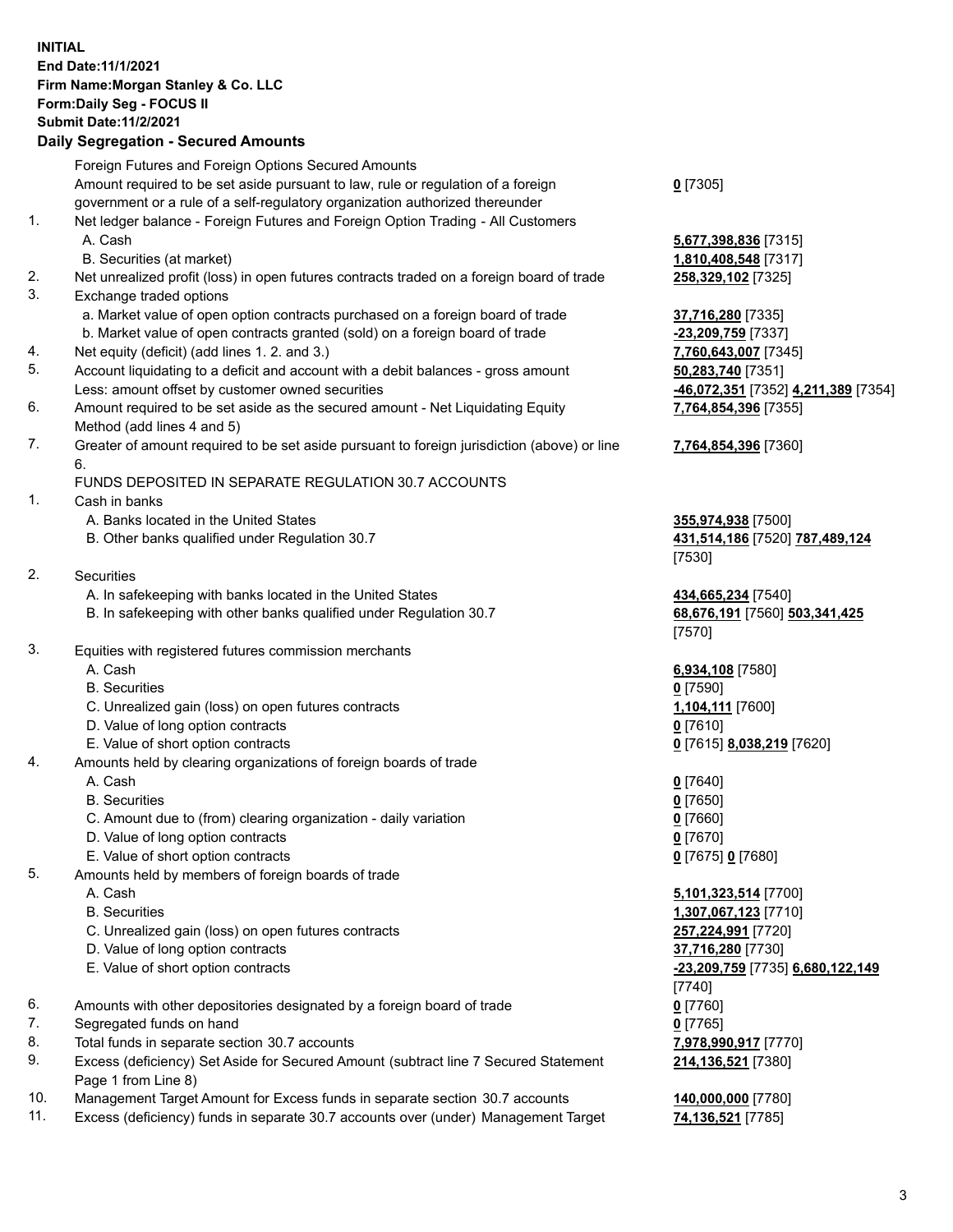**INITIAL End Date:11/1/2021 Firm Name:Morgan Stanley & Co. LLC Form:Daily Seg - FOCUS II Submit Date:11/2/2021 Daily Segregation - Segregation Statement** SEGREGATION REQUIREMENTS(Section 4d(2) of the CEAct) 1. Net ledger balance A. Cash **16,291,956,574** [7010] B. Securities (at market) **7,643,991,750** [7020] 2. Net unrealized profit (loss) in open futures contracts traded on a contract market **1,267,511,894** [7030] 3. Exchange traded options A. Add market value of open option contracts purchased on a contract market **1,625,404,082** [7032] B. Deduct market value of open option contracts granted (sold) on a contract market **-1,424,989,137** [7033] 4. Net equity (deficit) (add lines 1, 2 and 3) **25,403,875,163** [7040] 5. Accounts liquidating to a deficit and accounts with debit balances - gross amount **491,035,342** [7045] Less: amount offset by customer securities **-489,297,635** [7047] **1,737,707** [7050] 6. Amount required to be segregated (add lines 4 and 5) **25,405,612,870** [7060] FUNDS IN SEGREGATED ACCOUNTS 7. Deposited in segregated funds bank accounts A. Cash **2,375,416,823** [7070] B. Securities representing investments of customers' funds (at market) **0** [7080] C. Securities held for particular customers or option customers in lieu of cash (at market) **3,047,266,691** [7090] 8. Margins on deposit with derivatives clearing organizations of contract markets A. Cash **15,412,980,064** [7100] B. Securities representing investments of customers' funds (at market) **0** [7110] C. Securities held for particular customers or option customers in lieu of cash (at market) **4,445,959,406** [7120] 9. Net settlement from (to) derivatives clearing organizations of contract markets **146,642,581** [7130] 10. Exchange traded options A. Value of open long option contracts **1,625,404,082** [7132] B. Value of open short option contracts **-1,424,989,137** [7133] 11. Net equities with other FCMs A. Net liquidating equity **18,450,234** [7140] B. Securities representing investments of customers' funds (at market) **0** [7160] C. Securities held for particular customers or option customers in lieu of cash (at market) **0** [7170] 12. Segregated funds on hand **150,765,653** [7150] 13. Total amount in segregation (add lines 7 through 12) **25,797,896,397** [7180] 14. Excess (deficiency) funds in segregation (subtract line 6 from line 13) **392,283,527** [7190] 15. Management Target Amount for Excess funds in segregation **235,000,000** [7194]

16. Excess (deficiency) funds in segregation over (under) Management Target Amount Excess

**157,283,527** [7198]